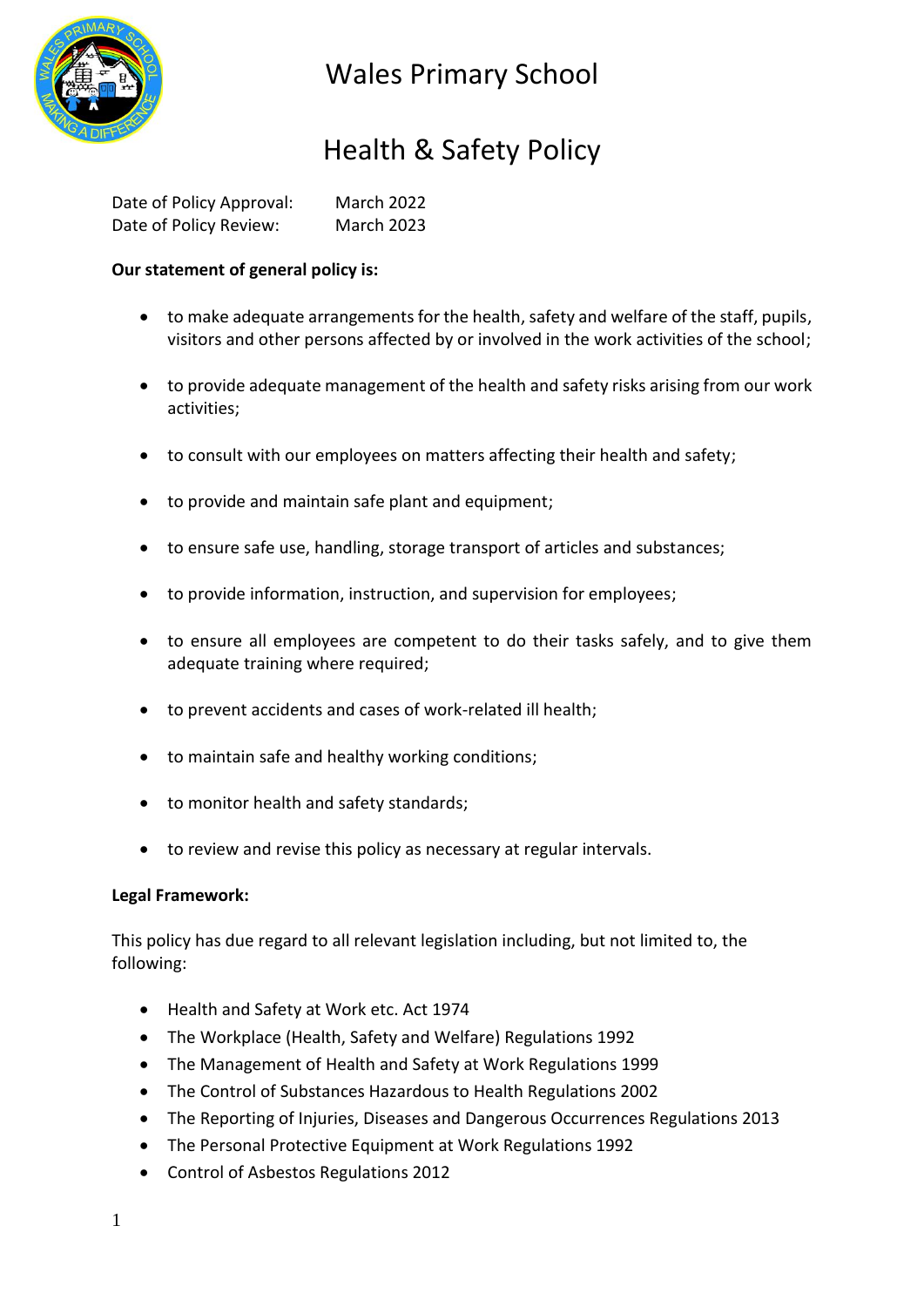

# Health & Safety Policy

This policy has due regard to national guidance including, but not limited to, the following:

- DfE (2021) 'Health and safety: responsibilities and duties for schools'
- DfE (2017) 'Safe storage and disposal of hazardous materials and chemicals'
- HSE (2014) 'Sensible health and safety management in schools'
- DfE (2022) 'First aid in schools, early years and colleges'

#### **Responsibilities:**

Overall and final responsibility for health and safety is that of the Headteacher and the Chair of Governors supported by the Governor responsible for Health & Safety.

Day to day responsibility for ensuring this policy is put into practice is delegated to the Headteacher, the School Business Manager and the Site Manager.

#### The **governing body** will:

- promote high standards of health and safety within the school;
- assign responsibilities, including designating a governor for health and safety;
- carry out regular health and safety inspections following guidance from the LA;
- ensure that there are risk assessment procedures in place to identify all risks relating to the premises, school activities and school-sponsored activities;
- provide appropriate financial resource from the school's delegated budget to ensure that risks and hazards are minimised or eliminated;
- ensure that all staff receive supervision, instruction and training appropriate to their duties and responsibilities;
- evaluate the measures taken to minimise or eliminate risks and hazards;
- ensure that hirers are aware of their duty to provide evidence of insurance cover for their activities;
- take all reasonable steps to ensure that the principal person in charge of hirers, contractors and others makes sure they conduct themselves and carry out their operation in such a manner that all statutory and advisory safety requirements are met at all times (When the premises or facilities are being used out of normal school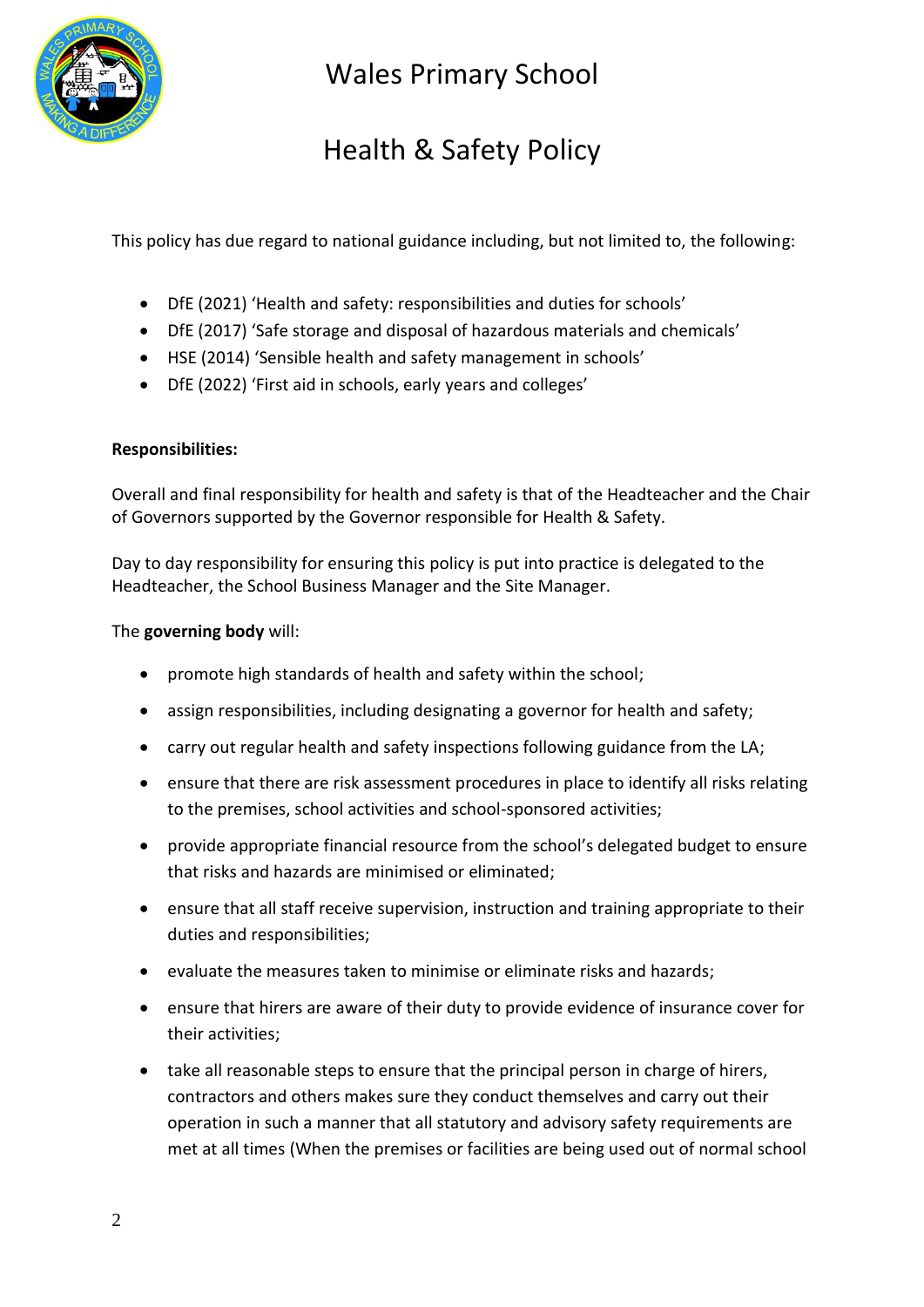

# Health & Safety Policy

hours for an activity, then the organiser of that activity, must comply with the requirements of the policy);

• review this policy and update it at least annually.

Employees have legal responsibilities to take care of the health and safety of themselves and others, and to co-operate with management to help comply with the law.

Equally, if employees have any concerns over health and safety issues, they should be clear about whom they should tell, so that concerns can be addressed.

All employees have to:

- Co-operate with supervisors and managers on health and safety matters
- Not interfere with anything provided to safeguard their health and safety
- Take reasonable care of their own health and safety
- Report all health and safety concerns to an appropriate person (as detailed in this policy statement)

### **Arrangements:**

### **Health and Safety Risks Arising From Our Work Activities**

To ensure health and safety standards are maintained/improved, the following people have responsibility in the following areas:

- day to day overview of health and safety will be the responsibility of the Headteacher;
- premises checks and maintenance of site safety assessments will be undertaken by the Site Manager with the support of the School Business Manager and the Health & Safety Governor and where appropriate reported to the LA via their Building Manager;
- the findings of the risk assessments will be reported to the Headteacher;
- action required to remove/control risks will be approved by the Headteacher;
- the Headteacher, School Business Manager and the Site Manager will be responsible for ensuring the action required is implemented;
- the Headteacher, School Business Manager and Site Manager will check that the implemented actions have removed / reduce the risks;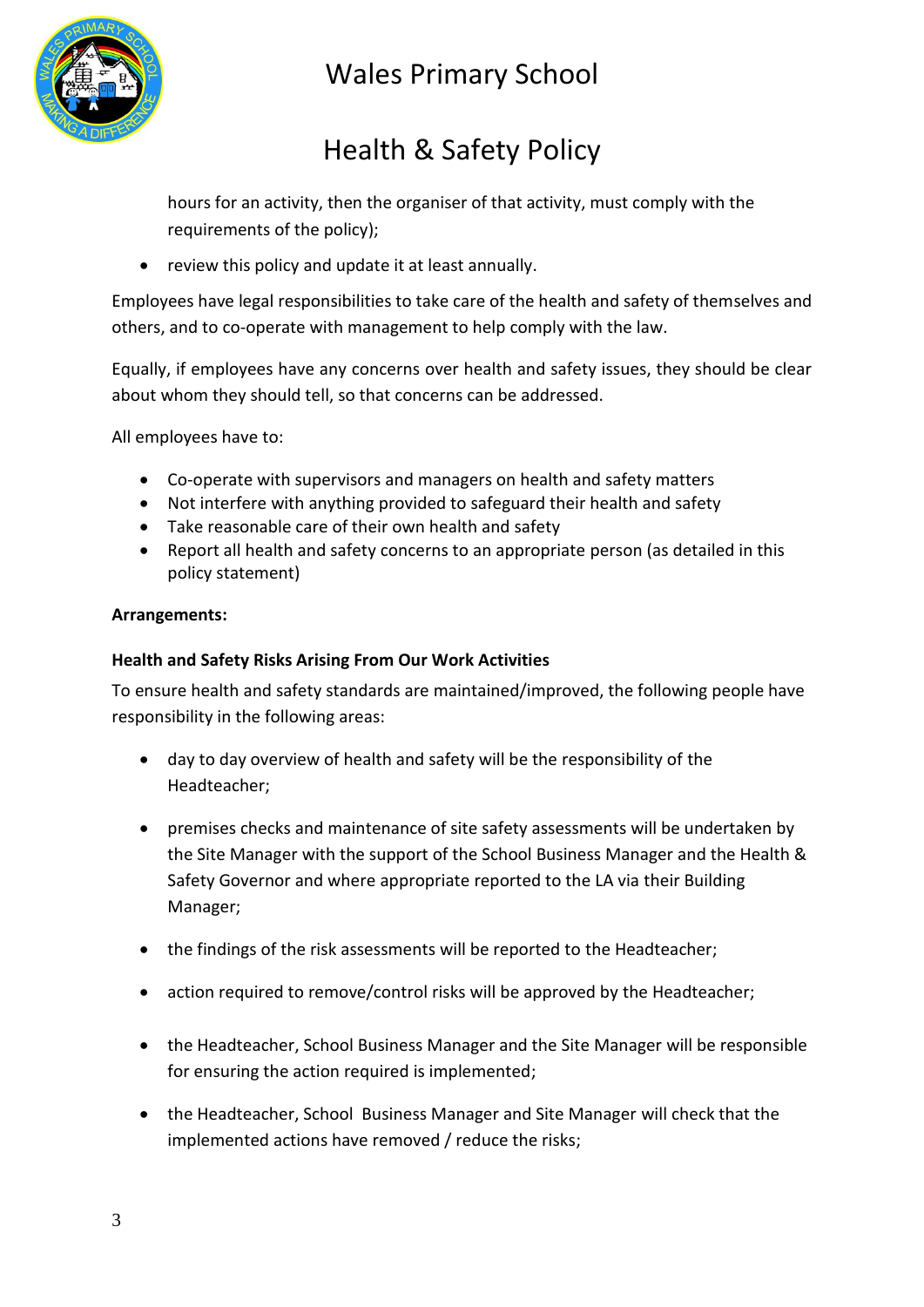

# Health & Safety Policy

- assessments will be reviewed every year or when the work activity changes, whichever is soonest;
- the School Business Manager has responsibility for visitor identity checks and day-today administration of single central file;
- the Administration Officer has responsibility for Evolve Risk Assessments for school visits. The Headteacher is the educational visits lead.

Risk assessments will be undertaken by:

- class teachers leading educational visits;
- class teachers leading or delivering activities that carry an element of risk;
- school leaders for work related activities and areas/locations on the school site;
- the findings of the risk assessments will be reported to the Headteacher, School Business Manager or Administration Officer as appropriate;
- action required to remove/control risks will be approved by the Headteacher;
- depending upon the activity an appropriate member of the SLT will be responsible for ensuring the action required is implemented and will check that the implemented actions have removed/reduced the risks.

#### **Consultation with Employees**

 Consultation with employees is provided through staff meetings held by the SLT with input from the LA or H&S Governor where necessary.

#### **Safe Plant and Equipment**

- The Site Manager will be responsible for identifying all equipment/plant needing maintenance.
- The Site Manager will be responsible for ensuring effective maintenance procedures are drawn up and logged.
- The Site Manager will be responsible for ensuring that all identified maintenance is implemented.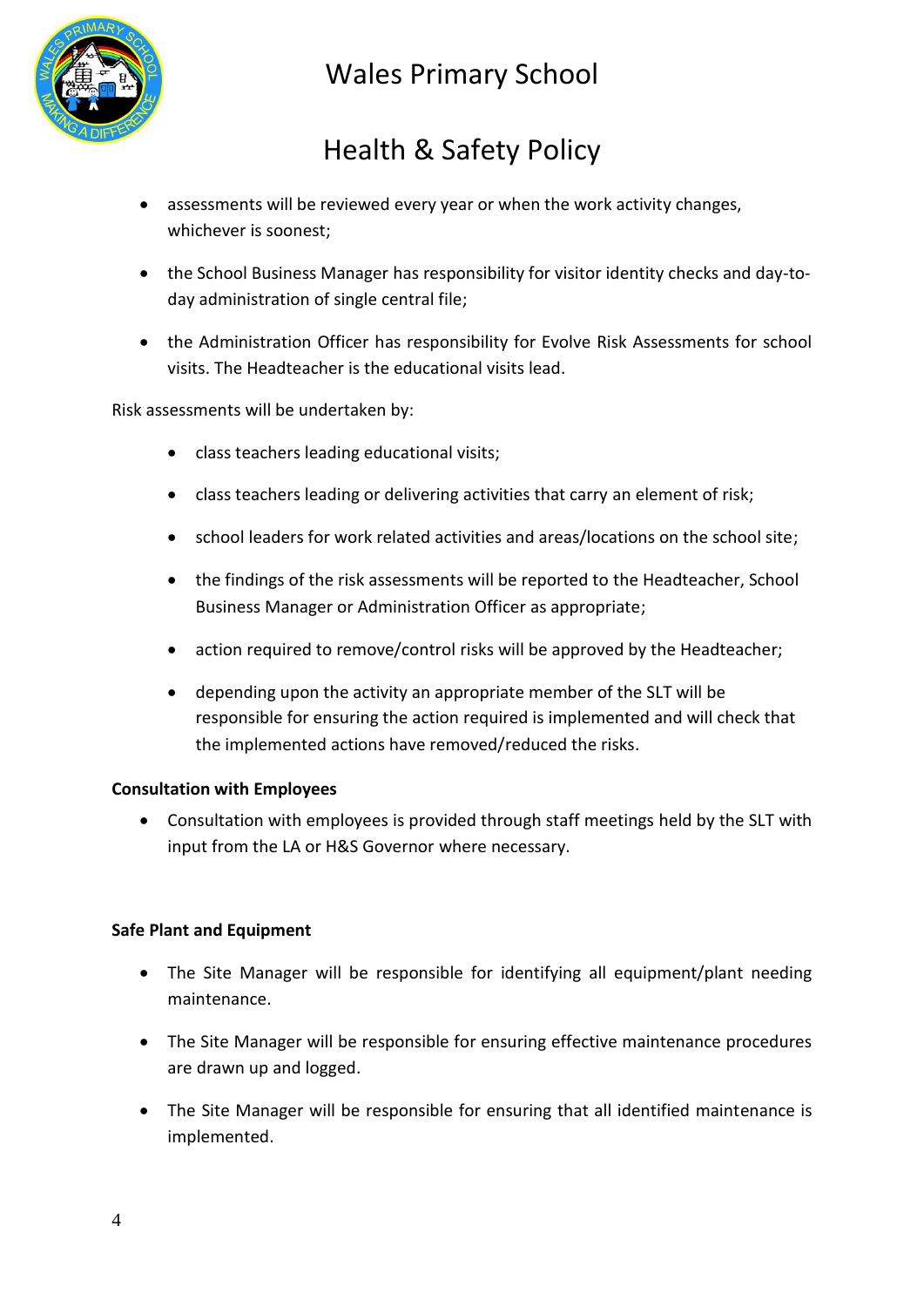

# Health & Safety Policy

- Any problems found with plant/equipment should be reported to the Site Manager this can be verbally or recorded in the Site Manager's job book in reception.
- PAT testing will be undertaken and recorded by an external contractor bi-anually.

### **Safe Handling and Use of Substances**

- The School Business Manager and Site Manager will be responsible for identifying all substances which need a COSHH assessment. (Control of Substances Hazardous to Health).
- The School Business Manager and Site Manager will be responsible for undertaking COSHH assessments on all substances used (e.g. adhesives, paints, cleaning agents, solvents). The Site Manager will be responsible for undertaking COSHH assessments on substances generated from work activities (e.g. dust, fume, vapor).
- The School Business Manager and Site Manager will be responsible for ensuring that all actions identified in the assessments are implemented.
- The School Business Manager and Site Manager will be responsible for ensuring that all relevant employees are informed about COSHH assessments.
- The School Business Manager and Site Manager will check that new substances can be used safely before they are purchased.
- Assessments will be reviewed every 12 months or when the work activity changes, whichever is soonest.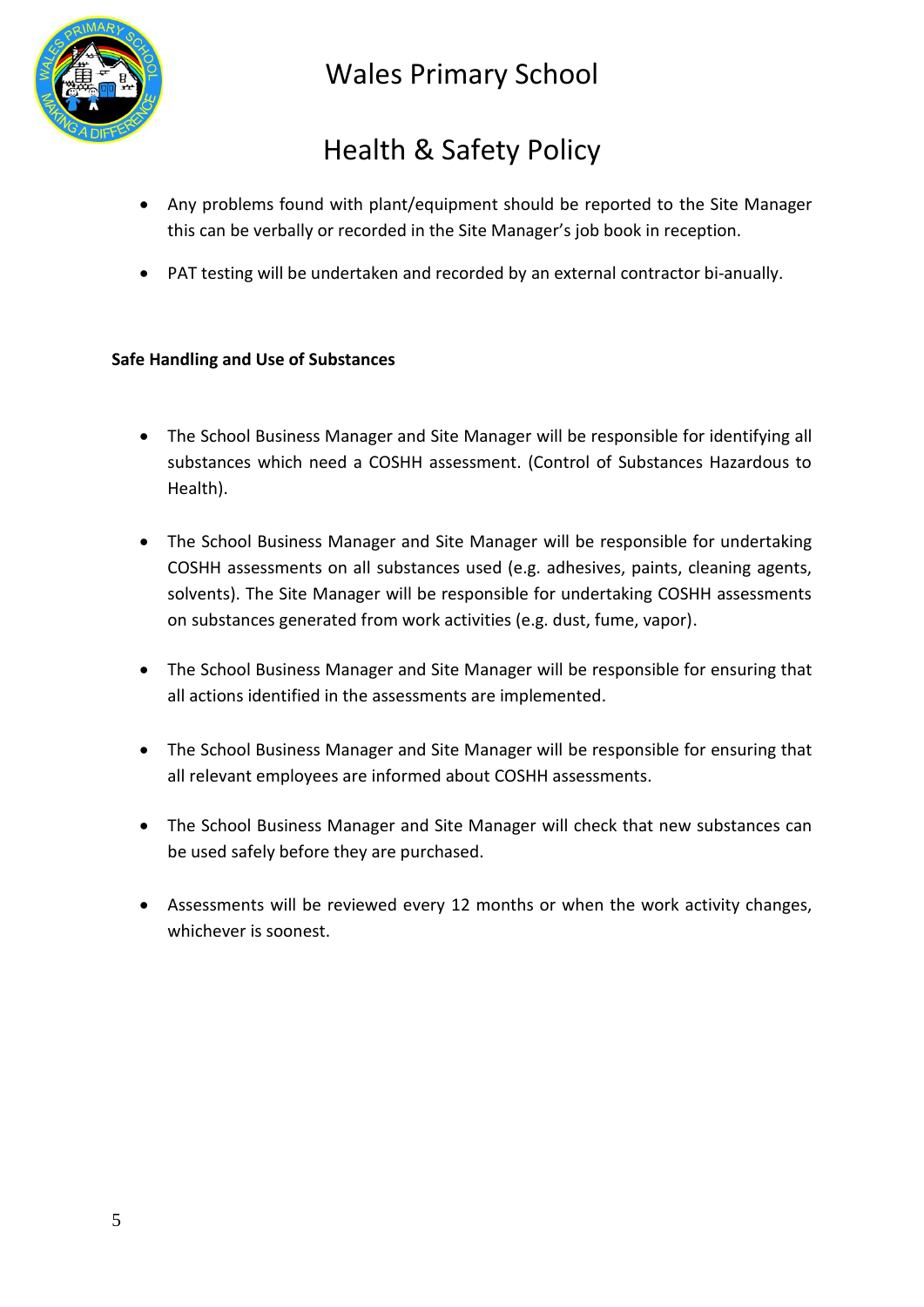

# Health & Safety Policy

#### **Information, Instruction and Supervision**

- The Health and Safety Law poster is displayed in the school reception and staff room.
- Health and safety advice is available from The School Business Manager, the LA Building Manager or the LA Health & Safety Advisor. These persons are named on the Health & Safety Law poster.
- Supervision of young workers/trainees will be arranged, undertaken and monitored by an appropriate member of the SLT.

### **Competency for Tasks and Training**

- Induction training will be provided for all employees by a member of the SLT.
- Job specific training will be provided by the member of staff with the relevant skills and qualifications depending upon the job.
- Specific jobs requiring special training are positive handling, administration of first aid, fire extinguisher training.
- Training records are kept by the School Business Manager, training needs will be identified, arranged and monitored by the Headteacher.

### **Accidents, First Aid And Work Related Ill Health**

- The first aid box(es) are available in each building. Further supplies are available in the school reception.
- All staff have up to date first aid training and can be called upon to administer first aid treatment.
- All accidents and cases of work-related ill health are to be recorded on an accident report form, these can be obtained from the school office. Any accident which results in a pupil or adult being taken to hospital will be reported to RMBC Health & Safety section and the health and safety governor.
- The Administration Officer is responsible for reporting accidents, diseases and dangerous occurrences to the RMBC Health and Safety section.
- The Site Manager maintains the logs for asbestos and this is inspected by the LA Building Manager.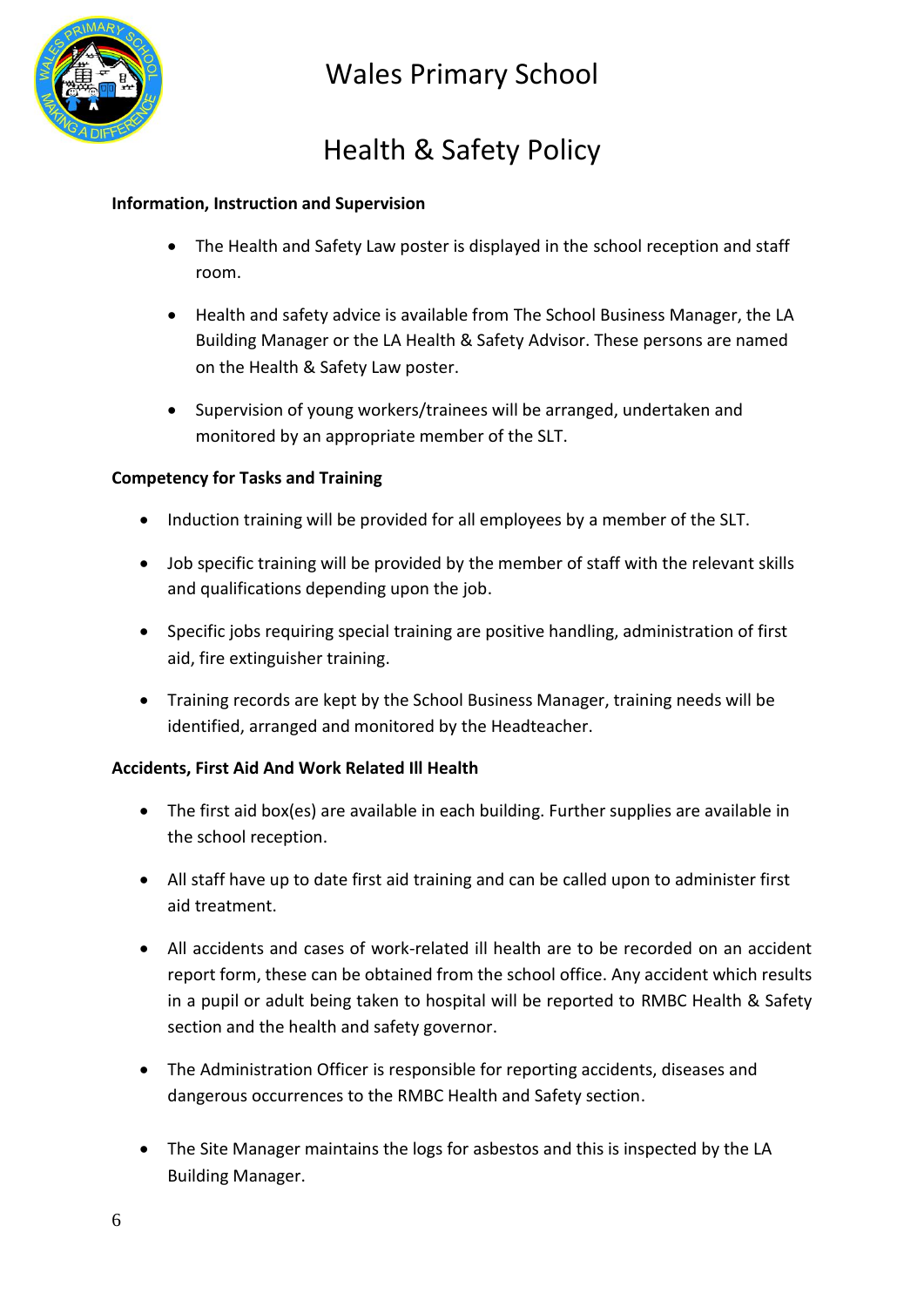

### Health & Safety Policy

### **Monitoring**

To check our working conditions, and ensure our safe working practices are being followed, we will:

- audit all aspects of safeguarding;
- carry out regular inspections;
- carry out inspections with the Health and Safety governor;
- monitor practice on visits outside school;
- the Headteacher, School Business Manager and the Health and Safety governor are responsible for investigating accidents and for acting on investigation findings to prevent a recurrence;
	- all members of staff are also responsible for acting on investigation findings to prevent a recurrence;
- the Headteacher is responsible for investigating work-related causes of sickness absences.

#### **Emergency Procedures – Fire And Evacuation**

- The Headteacher, School Business Manager and Site Manager are responsible for ensuring the fire risk assessment is undertaken and implemented.
- Escape routes are checked by the Site Manager every week.
- Fire extinguishers are maintained and checked every year.
- Alarms are tested every week.
- Emergency evacuation will be tested every term.
- Fire training is delivered to all staff every two years.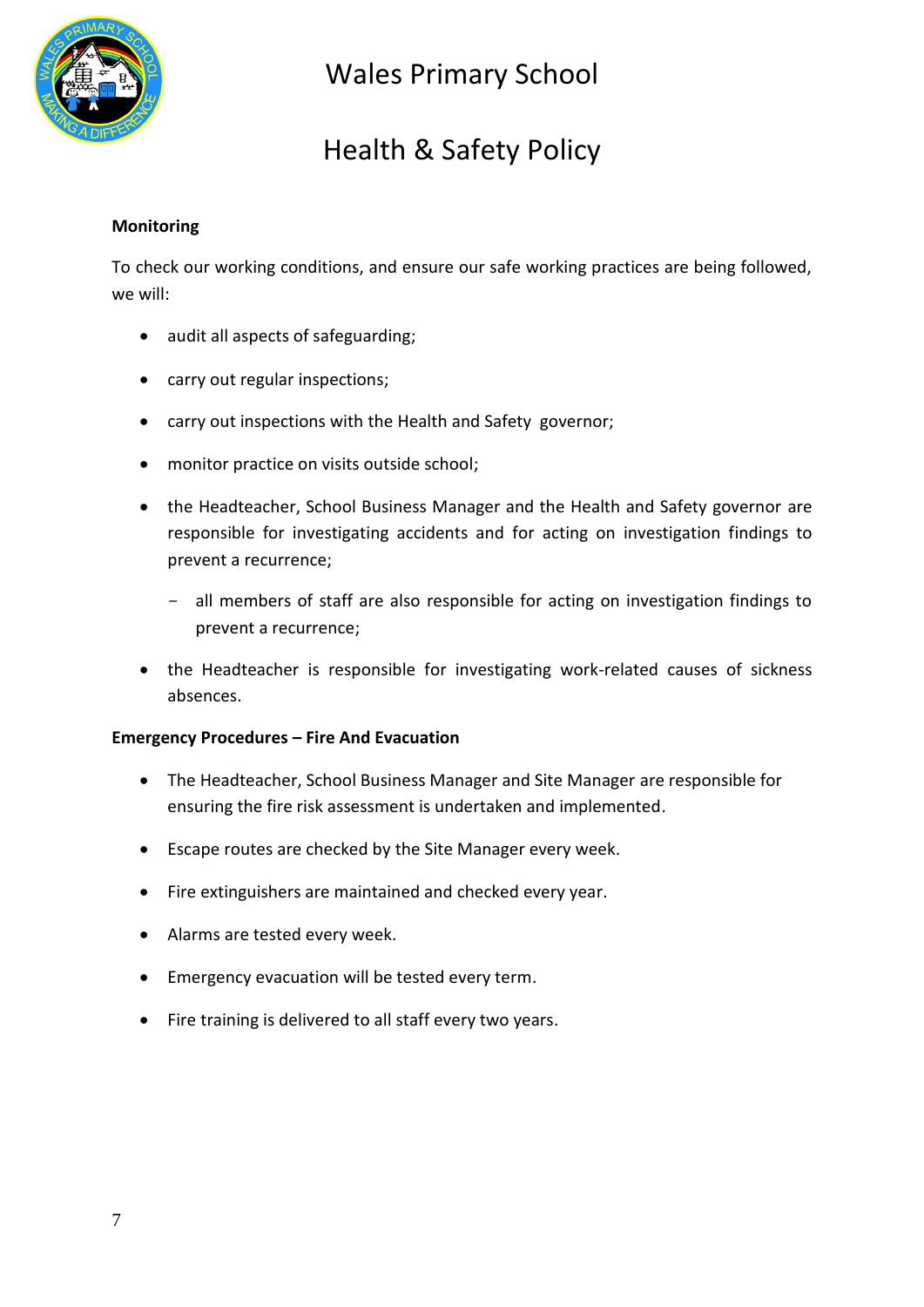

# Health & Safety Policy

### **FIRE SAFETY PLAN**

### First Action

**If You Discover A Fire Sound The Fire Alarm At Once**.

#### Exit Procedure

- On hearing the fire alarm the children should follow the teachers' instructions to leave the building in a quiet and orderly manner, using the exit indicated by the teacher. Teaching assistants should help to ensure that all children leave the classroom safely, before carrying out any assigned duties. Any visiting adults should be instructed to follow at the back of the line.
- The school office will telephone the Fire Brigade.
- All teachers should remain with their classes unless instructed otherwise. They should accompany their classes, and any class visitors, to the agreed fire assembly point, on the junior playground. It is the class teacher's responsibility to ensure that all children walk quietly and purposefully to the assembly point.
- Once there, a head count of each class must be taken by the teacher responsible for that class at that time. The office staff will be responsible for handing out class registers at the fire assembly point. The class teacher then calls the register for their class, and informs the Headteacher or Deputy of the number of children present and, in the event of any missing children, their names.
- It is the class teacher's responsibility to ensure that all teaching assistants and other adults attached to their class are accounted for once checks have been completed. The Headteacher should be notified of any personnel not accounted for.
- Any children or staff working or playing outside when the fire bell rings should take the safest, most direct route to the fire assembly point. Once there the same procedure will be followed.
- All persons on the site should walk at all times. Doors should be opened with caution. Corridors should be kept clear at all times to enable uninterrupted movement of personnel.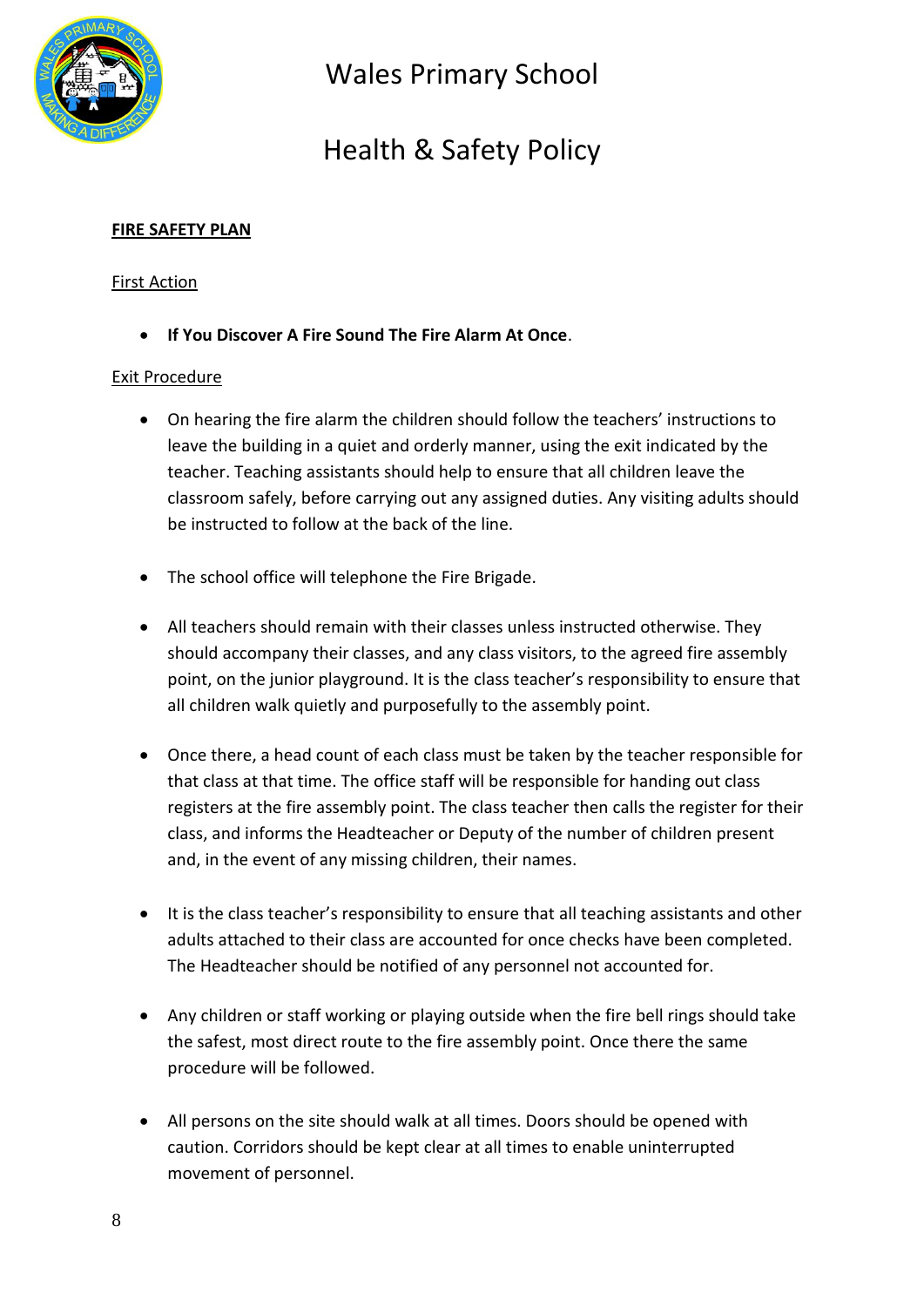

# Health & Safety Policy

 When the Headteacher is satisfied that the situation is safe she will instruct the teachers and children accordingly.

### Fire Drills

- Fire drills are carried out at least once per term. All staff and children must treat the ill with the utmost seriousness, and all rules must be adhered to. At the fire assembly point, all procedures for roll call must be followed as if in the event of a real fire.
- The time taken to evacuate the school must be recorded each time there is a fire drill. If it takes longer than the recognised time, the cause/s will be investigated and the Headteacher will consider carrying out the drill again if deemed necessary.
- At the end of the fire drill, classes will be instructed by the Headteacher or in her absence by the Deputy - to return quietly to their classrooms. They will be given feedback about how well they did, and told about any changes necessary if things did not go well. They should be reassured about the need for safety, and for regular fire drills. They will be reminded about the need for silence and that they should be walking smartly and listening at all times.
- Any problems or difficulties with procedure after a fire drill **MUST** be reported to the Headteacher immediately afterwards.

### Evacuation of the Hall

- In lesson time, any class using the hall will exit through the fire door indicated by the teacher, proceeding as above to the fire assembly point.
- During concerts and parents meetings, children and adults will exit via the fire doors and then onto the playground.
- **ALL PERSONS SHOULD WALK AT ALL TIMES**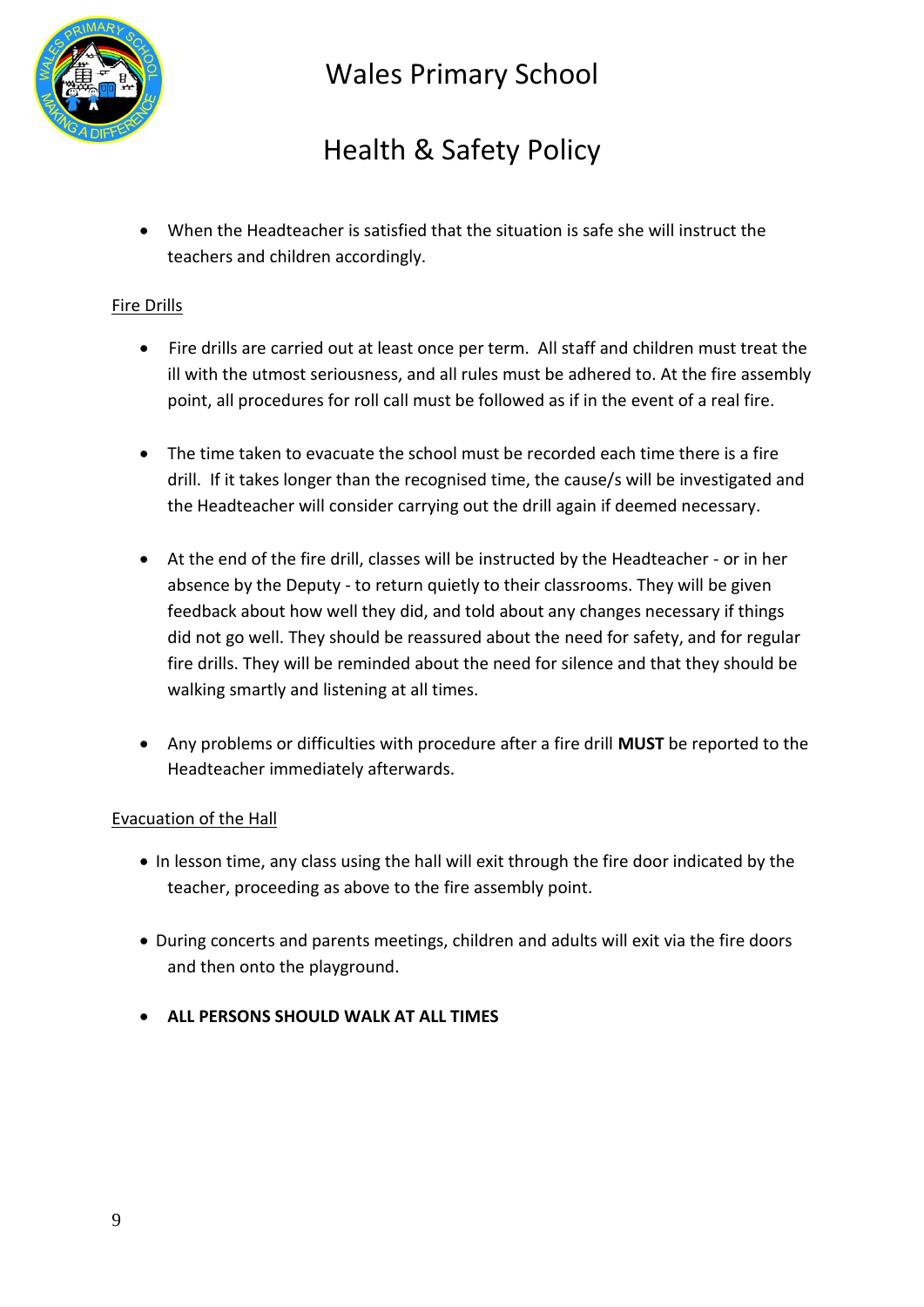

# Health & Safety Policy

### Fire Notices and Fire Exits

For classrooms it is the relevant class teacher's responsibility to ensure that:

• The fire exit is clear at all times.

The following notices are prominently displayed directly adjacent to the fire exit:

- Fire exit sign
- Fire assembly point notice
- Any missing or damaged notices are reported to the Site Manager
- Any other adults working in the room are directed to the fire regulations displayed on the wall
- All children are instructed in fire precautions and related safety issues
- All children know where the fire exit is and where the signs are
- All children understand the importance of keeping fire exits clear
- The Site Manager will carry out visual monthly fire safety inspections of the whole school building, and take action as appropriate. This will be recorded in the Fire Inspection Log. Annual fire safety inspections will be carried out by qualified contractors and also recorded in the Fire Inspection Log

#### Fire Alarm System

- The electric fire alarm system is tested by an approved contractor yearly and the Site Manager checks the system weekly. Any faults on the systems are reported immediately so that it can be rectified without delay.
- Emergency lighting is also tested yearly by a contractor and weekly by the Site Manager. Any faults are reported immediately.
- All records of the alarm system tests and fire drills are kept in the Fire Log Book held in the school office.